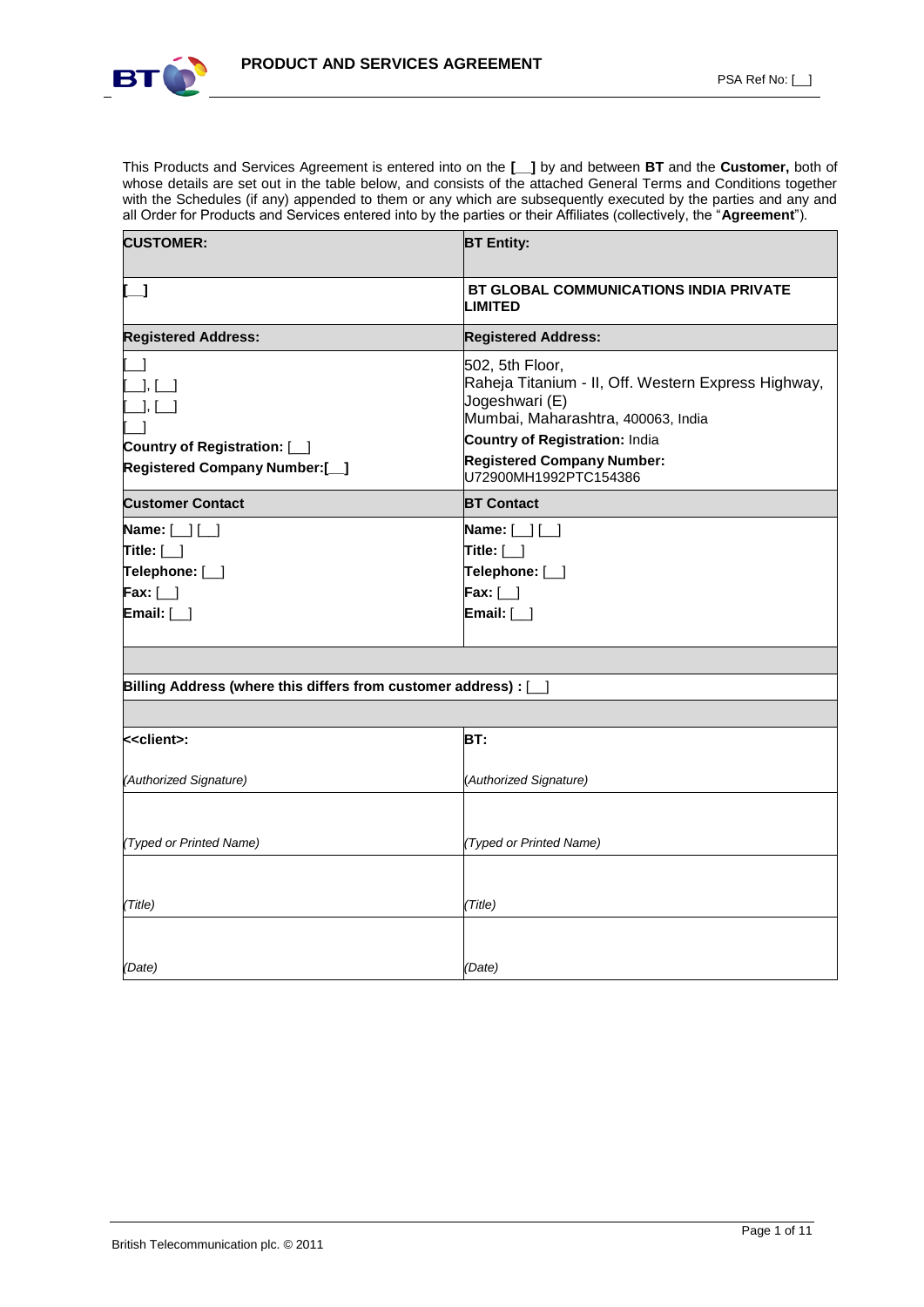

#### **General Terms and Conditions**

#### **1A Definitions and Interpretation**

In this Agreement, the following definitions apply: **"Affiliate"** of a Party means any legal entity controlling, controlled by, or under common control

with such Party. **"BT"** means, with respect to the General Terms and Conditions, the BT entity that signs the cover sheet.

**"BT Equipment"** means equipment (including any software) owned or licensed by BT and placed on the Customer's premises by BT for the provision of a Service.

**"BT Parties**" means the employees, agents and subcontractors of BT or its Affiliates.

**"Business Day"** means any day which is customarily regarded in the country or locality in which the Products or Services are being provided as a day when business is undertaken, excluding national, public, or bank holidays. If the day on or by which anything is to be performed is not a Business Day, it must be done on or by the following Business Day.

**"Charges"** means the fees payable for Products or Services under this Agreement as set out in the Order or the applicable Schedule.

**"Confidential Information"** means all documentation, technical information, software, know how, business information or other materials (whether written, oral or in electronic form) concerning the business of a Party that are disclosed in confidence by the Party to the other during the term of this Agreement.

**"Content"** means information made available, displayed or transmitted in connection with a Service (including information made available by means of an HTML "hyperlink", third party posting or similar means) including all IPR contained in it, as well as the contents of any bulletin boards or chat forums, and all upgrades, updates, modifications and other versions of them.

**"Customer"** means the Customer entity that signs the cover sheet.

"Customer Data" means all data, including personal data or personal information, processed or handled on behalf of the Customer by BT under this Agreement.

**"Customer Equipment**" means equipment (including software), other than BT Equipment, used by the Customer in connection with a Service. **"General Terms and Conditions"** means these terms and conditions.

**"IPR**" means any patent, copyright, database right, design right, community design right, semiconductor topography right, registered design, rights in confidential information and know-how, or any similar right in any part of the world and shall include any applications for the registration of any such rights capable of registration in any part of the world.

**"Minimum Period of Service"** means a period of time beginning on the OSD during which a Service will be provided by BT. The Minimum Period of Service will be specified in a Schedule, Service Annex or Order.

**"Operational Service Date"** or **"OSD**" means the date on which any Service or part of a Service is first made available to the Customer by BT. **"Order"** means an order signed by both Parties under this Agreement.

**"Party"** means either BT or the Customer and **"Parties"** means both BT and the Customer. **"Products"** means equipment and/or Software sold to the Customer as set out in an Order.

**"Regulated Service"** shall mean, in the UK, any Services that are subject to: (i) conditions that are imposed by Ofcom on BT either specifically or generally under Section 45 of the Communications Act 2003 and any notifications, determinations, directions, decisions and the like related thereto; (ii) a specific ruling against BT under the Competition Act 1998 by Ofcom or other relevant governmental body in the UK; and/or (iii) any formal or informal undertakings or assurances (however described) governing the conduct of BT's electronic communications business, including without limitation the undertakings given by BT to Ofcom under the Enterprise Act 2002, which took effect on 22 September 2005 and in other locations outside of the UK shall mean any Service that is subject to tariff or other analogous regulation issued by a regulatory authority within the territory in which the Service is provided having jurisdiction over telecommunications services or any statute applicable to the provision of such Services. **"Schedule"** means any one or more schedules

(including any Service Annexes) that form part of this Agreement describing the Products or Services. **"Service"** means each service described in any Schedule and/or Service Annex and/or applicable Order(s).

**"Service Annex**" means any annexure to any Schedule.

**"Site"** means the place specified in an Order or Schedule at which BT provides a Product or Service.

**"Software"** means the software to be licensed to the Customer as specified in an Order or Schedule (as applicable) together with any embedded software and necessary for the use of, the BT Equipment.

**"User"** means any end-user who is allowed by the Customer to use or access a Service or Product.

In this Agreement, headings and bold type are for convenience only and do not affect the interpretation of this Agreement, and, unless the context otherwise requires, words importing the singular include the plural and vice-versa.

## **1 Order of Precedence**

In the event of a conflict among the documents constituting this Agreement, the order of precedence shall be as follows, in decreasing order:

 $(a)$  Any provisions (including any tariff(s)) that apply to Regulated Services set out in a Schedule;

- (b) Service Annex
- (c) Schedules;
- (d) These General Terms and Conditions;
- (e) Orders.
- **2 Effective Date**

This Agreement is effective when executed by authorised representatives of both Parties and shall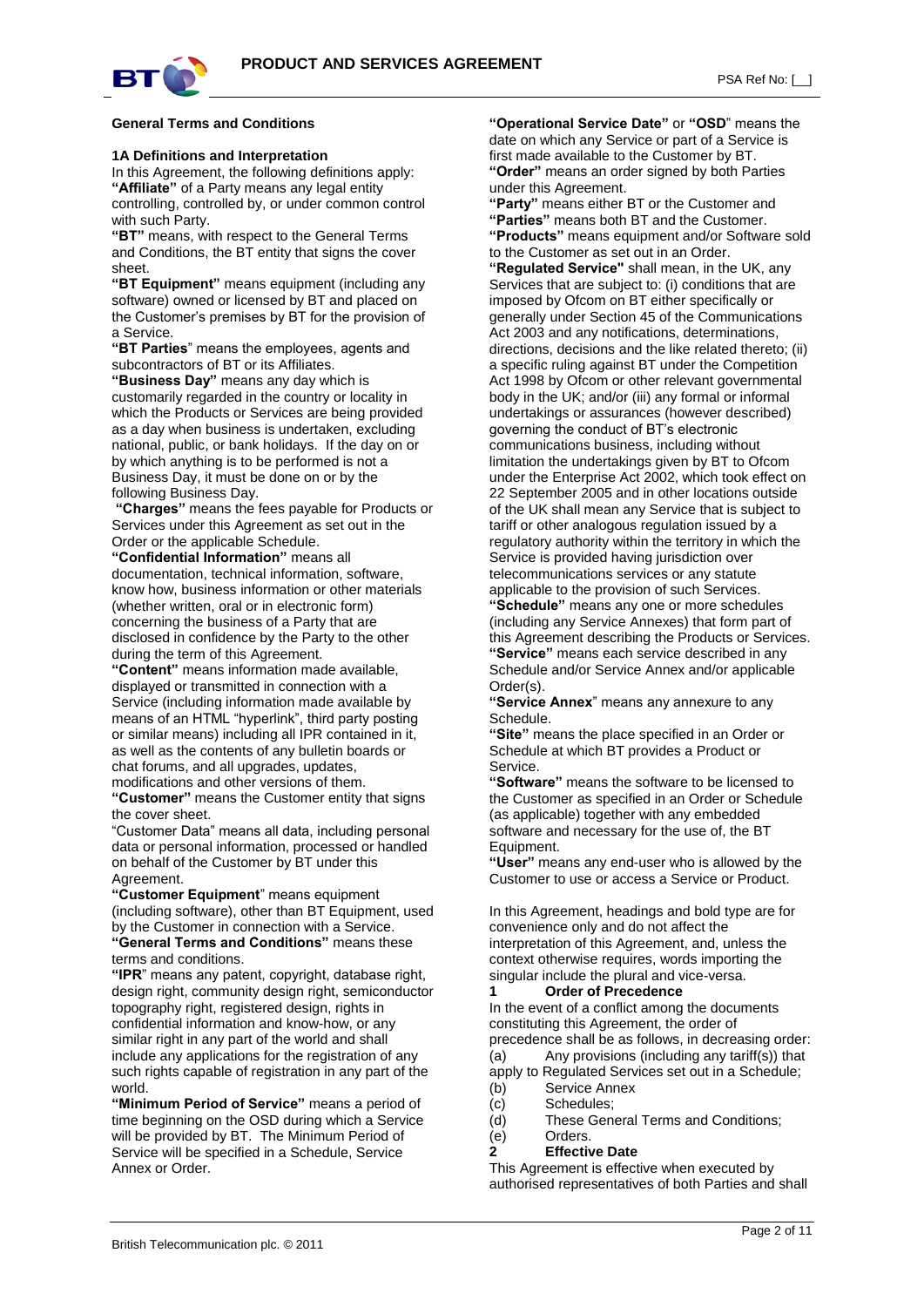

continue until terminated in accordance with its terms.

#### **3 BT's Obligations**

3.1 BT shall provide the Products and Services to the Customer in accordance with the Agreement. The duration of each Service will be set out in the applicable Schedule or Order.

3.2 BT shall use reasonable endeavours to meet any performance dates or service levels specified in a Schedule or Order but, unless otherwise expressly agreed within a Schedule, all timescales

shall be estimates only. 3.3 BT shall comply with all reasonable health and safety rules and regulations and security requirements that apply at a Site that have been notified to and agreed by BT in writing. BT shall not be liable if, as a result of any such compliance, it is in breach of any of its obligations under this Agreement.

3.4 BT will use reasonable care in the removal of any BT Equipment.

3.5 Provided that BT gives the Customer as much notice as reasonably practicable, BT may occasionally:

(a) suspend a Service in an event of emergency and/or to safeguard the integrity and security of its network and/or repair or enhance the performance of its network;

(b) for operational reasons, change the technical specification of the Service, provided that any such change does not materially decrease or impair performance of the Service; or

(c) provide an alternative, equivalent service, where it becomes necessary to do so.

#### **4 The Customer's Obligations**

4.1 Without prejudice to Clause 9.1, where the Customer is responsible for any preparatory activities required by BT in order to supply the Products and/or Services, the Customer shall ensure that all such preparatory work, information, items or consents are completed, made available or obtained (as relevant) at its own cost in sufficient time to allow BT to complete its work and deliver the relevant Products and/or Services. If the Customer moves or changes the location of any BT Equipment without BT's prior written consent, BT may recover any additional cost or expense incurred by BT as a result of any lost or wasted time associated with attempting to locate the BT Equipment or any failed visits as a consequence of that action by the Customer.

4.2 Subject to Clause 14, If the Customer delays or fails to perform its obligations under Clauses 4.1 or 9.1, then at BT's option, BT may: (i) change the delivery date or cancel the relevant Order(s) and charge the Customer for any applicable termination Charges; or (ii) invoice the Customer for any reasonable Charges incurred for any work that is performed by BT on behalf of the Customer and that is directly attributable to the Customer's failure to perform or delay where such work is necessary to provide the Products and/or the Services. Except in the case of an emergency, BT shall seek to notify the Customer in advance of its intention to invoke this clause.

4.3 If BT must change a Product or Service due to incomplete or inaccurate information provided by

the Customer, additional one-time and/or recurring Charges may be applied, within BT's reasonable discretion.

4.4 The Customer will comply with BT's reasonable requests that are necessary for reasons of health and safety, environment, sustainability, security or the quality and/or performance of any Products and/or Services provided to the Customer. The Customer will, upon reasonable notice from BT, allow BT and BT Parties access to the Sites as may be reasonably necessary for the performance by BT of its obligations under this Agreement, including the installation or maintenance of BT Equipment or Products and the recovery or removal of any BT Equipment.

#### **5 Orders**

5.1 Unless otherwise stated in a Schedule or Order, the Customer may cancel the delivery of Products or provision of Services before the relevant OSD, but will be responsible for any cancellation charges as set out in the applicable Schedule or Order or, if none are specified, as reasonably imposed by BT, provided there shall be no right to cancel the delivery of any Products that have been ordered or shipped from a third party manufacturer unless otherwise agreed with that third party manufacturer. 5.2 BT may accept instructions from a person who BT reasonably believes is acting with the Customer's authority.

# **6 Charges**

6.1 The Charges for the Products and Services are set out in the applicable Schedule or Order. 6.2 The Customer shall pay all Charges for the Products and Services within thirty (30) days of the date of BT's invoice, without any set-off, counterclaim or deduction. Where applicable, BT may set-off any amounts it owes to the Customer against any amounts owed by the Customer to BT under this Agreement. BT may, in its discretion, add interest charges, from the due date, to any past due amounts at a per annum rate of seven (7) percentage points above the base lending rate of State Bank of India, compounded daily, or the maximum rate permitted by law, whichever is less. 6.3 Unless provided otherwise in a Schedule or Order, BT will invoice and the Customer will pay all Charges in Indian Rupees. Charges are exclusive of all applicable taxes (including but not limited to GST, value-added, sales, use and excise taxes), customs duties, and regulatory and other fees or surcharges (together "**Taxes**"), relating to the provision of Products and Services under this Agreement. The Customer will pay all such Taxes including those paid or payable by BT that under applicable law are permitted to be passed on by BT to the Customer, and are customarily passed on to customers by telecommunication service providers (but for the avoidance of doubt exclusive of taxes on the net income or net worth of BT), and any related interest and penalties for Products or Services supplied under this Agreement, except to the extent a valid exemption certificate is provided by the Customer to BT prior to the delivery of any Products or Services.

6.4 In the event that payment of any amount of the Charges becomes subject to withholding tax, deduction, levy or similar payment obligation on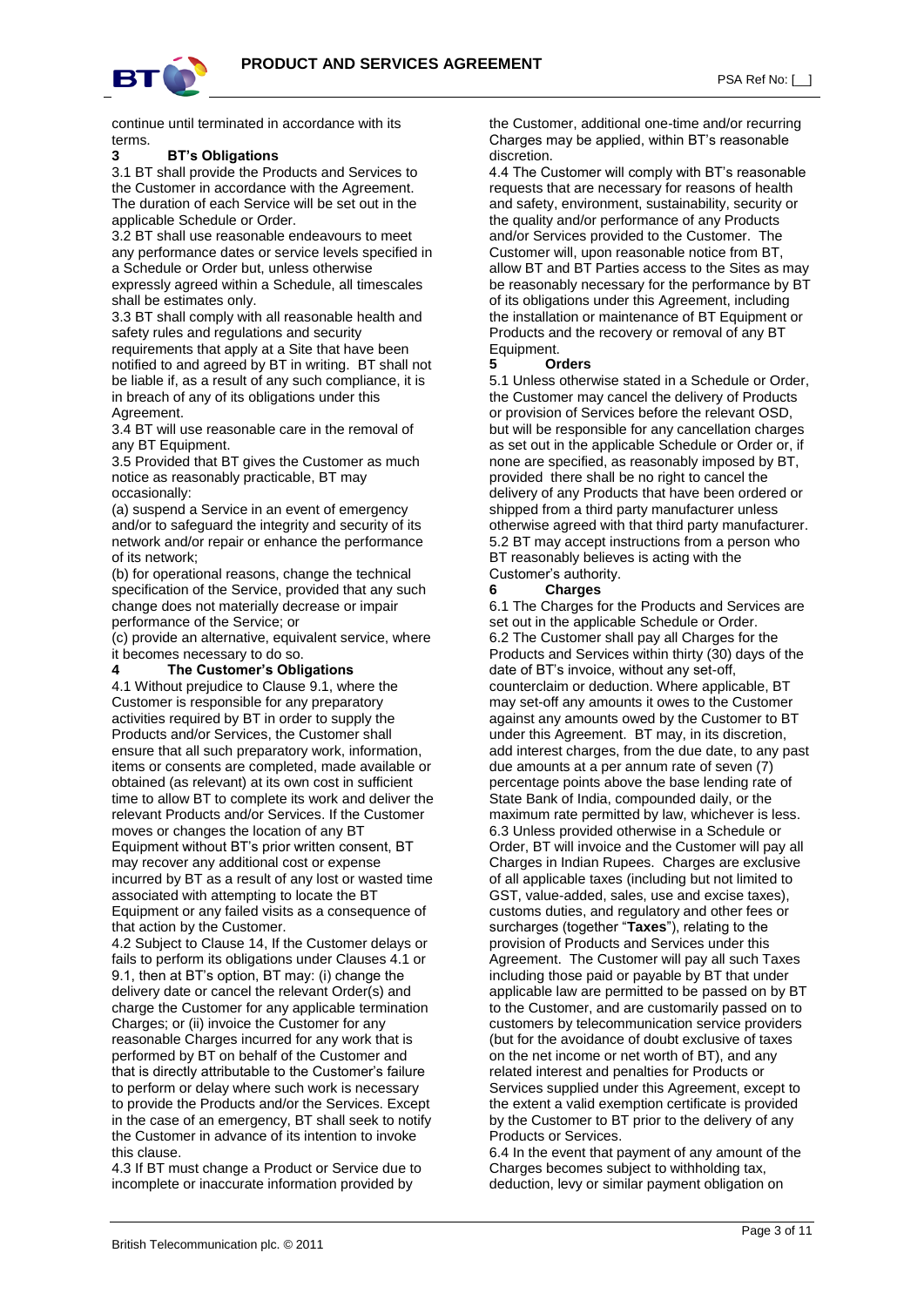

PSA Ref No: [ \_]

sums due to BT, the Customer undertakes to pay to BT and/or indemnify BT for such additional amounts as are necessary in order that the net amounts received by BT after all deductions and withholdings shall be not less than what would have been received in the absence of any such requirement to make such deduction or withholding. Should the Customer withhold any amounts without first grossing up its payments, or indicate that it will do so, BT may gross up its Charges to reflect such withholding, or otherwise include such amounts on its invoices (resulting in BT being subject to tax by reference to the grossed up amount, whilst only receiving the net amount). In all cases, the Customer will provide BT free of charge with appropriate certificate(s) from the relevant authorities confirming the amount of the taxes, deduction, levies or similar payments withheld by the Customer.

6.5 The Customer will promptly, but in no event later than fourteen (14) days from the date of invoice, notify BT in writing of any disputed invoice, together with all information relevant to the dispute, including the account numbers, circuit identification, and trouble ticket numbers, if any, and an explanation of the amount disputed and the reasons. The Customer must pay all undisputed amounts in accordance with Clause 6.2 unless the disputed amount is less than 5% of the total invoice amount in which case the total invoice amount shall be due and payable by the due date. Disputes shall be resolved promptly and the resolved amount, if any, payable within fourteen (14) Business Days after resolution. Interest will accrue from the due date on subsequent payments of amounts withheld or credits on overpayments refunded.

6.6 Should the Customer initiate any change to the agreed billing arrangements (whether by assignment or otherwise) for the Products and/or Services, and such change results in additional Tax and/or withholding tax costs to BT and/or its Affiliates that they are unable to fully recover (including as a result of any impact with respect to how BT is able to bill for the Products and Services due to regulatory requirements), BT reserves the right to modify the Charges for such Products and Services accordingly, and the Customer agrees to bear those additional costs.

6.7 Without prejudice to any other provision of this Agreement, BT reserves the right to treat failure to pay by the Customer as a material breach of this Agreement. If the Customer commits such material breach, BT's rights are set out in Clause 12. Additionally, BT reserves the right to:

(a) restrict, suspend or terminate provision of the relevant Service or Order and BT shall be released from its obligations under this Agreement with respect to such Service or Order until any balance due is paid;

(b) in accordance with Clause 12.7, terminate this Agreement without liability to the Customer and without prejudice to BT's rights to be paid sums due; and/or

(c) recover any BT Equipment; where such recovery takes place, the Customer shall pay to BT such recovery Charges as may be specified in the

applicable Schedule or as otherwise notified by BT to the Customer.

6.8 Unless otherwise agreed in writing, a failure by BT to include the Customer references on the invoice shall not constitute a valid reason by the Customer to withhold payment due under the invoice. The Customer shall make payment in accordance with Clause 6.2 and the instructions set out on the invoice, and where the Customer makes an aggregated payment in respect of more than one invoice, the Customer shall submit a remittance slip to show amounts paid in relation to each individual invoice.

6.9 In the event of any change in any applicable law, regulation, decision rule or order that increases the cost of the Service, BT reserves the right to revise the Charges and pass such increase to the Customer after providing one Month's written notice.

#### **7 Use of the Service**

7.1 Except as set out in Clause 17, the obligations of BT under this Agreement are solely to the Customer and not to any third party. The Customer may use any Service for its own business purposes, provided that the Customer: (a) complies with, and ensures that any User complies with the terms of any applicable legislation and any licence applicable to the Customer in any country where the Service is provided (including the Indian license agreements for international long distance operators and national long distance operators, the Indian Telegraph Act, 1885 and the Indian Telegraph Rules, 1951 and any amendments or replacements made thereto); (b) shall remain responsible for: (i) access and use of the Service by Users; (ii) all Charges incurred in connection with the Services; and (iii) compliance with all terms and conditions of this Agreement by it and Users; (c) ensures that its list of Users is kept current, and that the Customer terminates access immediately for anyone who is no longer a User; and (d) complies with the provisions of any Software licences provided with or as part of the Service. The Customer will provide the necessary facilities for continuous monitoring of the use of the Service, at its own cost, when required by BT, its representative or the licensor (Department of Telecommunication) or the regulator (Telecom Regulatory Authority of India) or any law enforcement agency empowered to do so. The inspection will ordinarily be carried out after reasonable notice except in circumstances where BT is instructed to the contrary by the licensor, regulator or the relevant law enforcement agency or where giving such a notice may defeat the very purpose of the inspection.

7.2 The Customer shall keep harmless, defend and indemnify BT, its Affiliates and the BT Parties against any claims, losses, costs and liabilities arising from any claims by any third party, including Users, in connection with the use or misuse of the Product or Services in breach of Clause 7.1. For the avoidance of doubt, the limitations of liability in Clause 13 shall not apply to such indemnity. 7.3 BT has certain obligations towards its third party service providers and suppliers. Such third party service providers and suppliers (and their officers,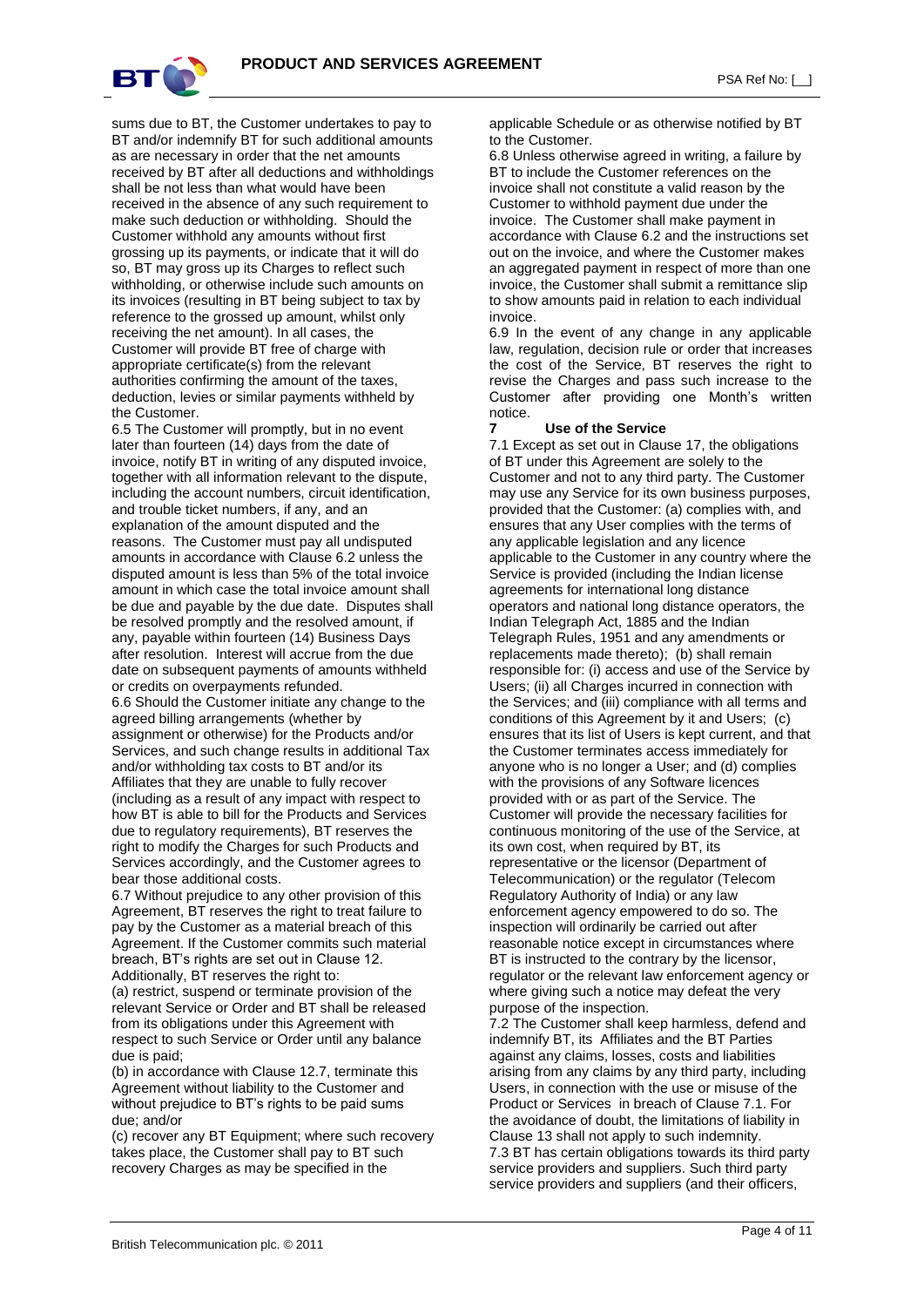

employees, contractors and agents) (together "**Third Party Suppliers**") shall not be liable to the Customer or anyone else for any liabilities or costs of any kind arising in any way from the provision of Services by BT or from the Customer's or any User's use of those Services, including the Customer's access to and use of any third party's

networks. This clause creates an obligation that Third Party Suppliers may enforce, whether as a defence or otherwise. To the extent permitted by law, the Customer shall indemnify BT against any liabilities or costs suffered or incurred by BT in connection with a claim (whether based in contract, tort (including negligence), statute or otherwise) against a Third Party Supplier by the Customer or any User in connection with use of the Services. For the avoidance of doubt, the limitations of liability in Clause 13 shall not apply to such indemnity.

#### **8 Connection of Customer Equipment to the Products and/or Services**

8.1 The Customer is responsible for the provision, installation, configuration, monitoring and maintenance of any Customer Equipment connected to the Service or used in connection with a Product. The Customer shall ensure that any the Customer Equipment connected to or used with the Product and/or Service is connected and used in accordance with any instructions and safety and security procedures applicable to the use of that Customer Equipment.

8.2 The Customer shall ensure that any Customer Equipment attached (directly or indirectly) to the Product and/or Service by the Customer is technically compatible with the Service and approved for that purpose under any applicable law or regulation. BT does not make any commitment with respect to the interoperability between the Product and/or Service and Customer Equipment. In the case of Products sold for the purpose of the Customer's use with the Service, the Customer may rely upon BT's representations as to such compatibility and compliance, as of the date of provision.

#### **9 BT Equipment and Products**

9.1 If BT is required to install any BT Equipment or Products at a Site, the Customer will, prior to installation and at its own expense:

(a) obtain all necessary consents, including consents for any necessary alterations to buildings and any consents required for the installation and use of any BT Equipment or the relevant Products over the Customer's network or at the Customer's Site;

(b) permit access to BT and any BT Parties to the relevant Site as may be required by BT or BT Parties to install the BT Equipment or Products; (c) provide a suitable and safe working environment, including all necessary trunking, conduits and cable trays, in accordance with the relevant installation standards;

(d) provide any electricity and telecommunication connection points required by BT;

(e) provide any openings in buildings required to connect such BT Equipment or Products to appropriate telecommunications facilities;

(f) provide internal cabling between the BT Equipment and any Customer Equipment, as appropriate;

(g) take up or remove any fitted or fixed floor coverings, ceiling tiles and partition covers in time to allow BT to undertake any necessary installation or maintenance Services and carry out afterwards any work that may be required to make good any cosmetic damage caused during the installation or maintenance Services; and

(h) ensure that any floor loading limits will not be exceeded.

The above actions must be completed in advance of any installation work by BT; otherwise the provisions in Clause 4.2 shall apply.

9.2 Risk of loss of the BT Equipment and Products will pass to the Customer upon delivery, whether or not the BT Equipment or Products have been installed. Title to Products sold under this Agreement shall pass to the Customer upon payment of the applicable Charges. In relation to a cross-country border supply of Products, title will pass to the Customer upon delivery to a common carrier in accordance with the Free Carrier Alongside 'FCA' named place of delivery shipping point (as that term is defined by Incoterms 2010). In no event will the carrier be deemed to be an agent of BT.

9.3 The Customer is responsible for the BT Equipment and must not move, add to, modify or in any way interfere with the BT Equipment, nor allow anyone else (other than someone authorised by BT) to do so. The Customer will be liable to BT for any loss of or damage to the BT Equipment, except where the loss or damage is due to fair wear and tear or is caused by BT or any BT Party. 9.4 Upon termination of this Agreement, if the

Customer wishes to dispose of any Products, then it shall notify BT accordingly and allow BT to collect such Products if BT elects to do so.

9.5 In the event that the Customer fails to notify BT in accordance with Clause 9.4 and disposes of the Products itself, the Customer shall indemnify BT against all claims, losses, costs, expenses and liabilities (including any fines levied upon BT) incurred by BT as a result of the Customer's breach of that Clause.

9.6 The Parties agree that the UN Convention on the Sales of Goods shall not apply to this Agreement.

## **10 Confidentiality**

10.1 BT and the Customer shall keep in confidence all Confidential Information obtained under or in connection with this Agreement and will not disclose it to any party other than in confidence to (a) their employees or employees of their Affiliates; or (b) their professional advisors; or (c) in the case of BT, employees of their subcontractors, in each case only to those who have a need to know such Confidential Information and to the extent necessary for performance of this Agreement or the use of the Service and/or Product.

10.2 This Clause 10 shall not apply to information that is: (a) in the public domain other than in breach of this Agreement; (b) in the possession of the receiving Party before such divulgence has taken place; (c) obtained from a third party who is free to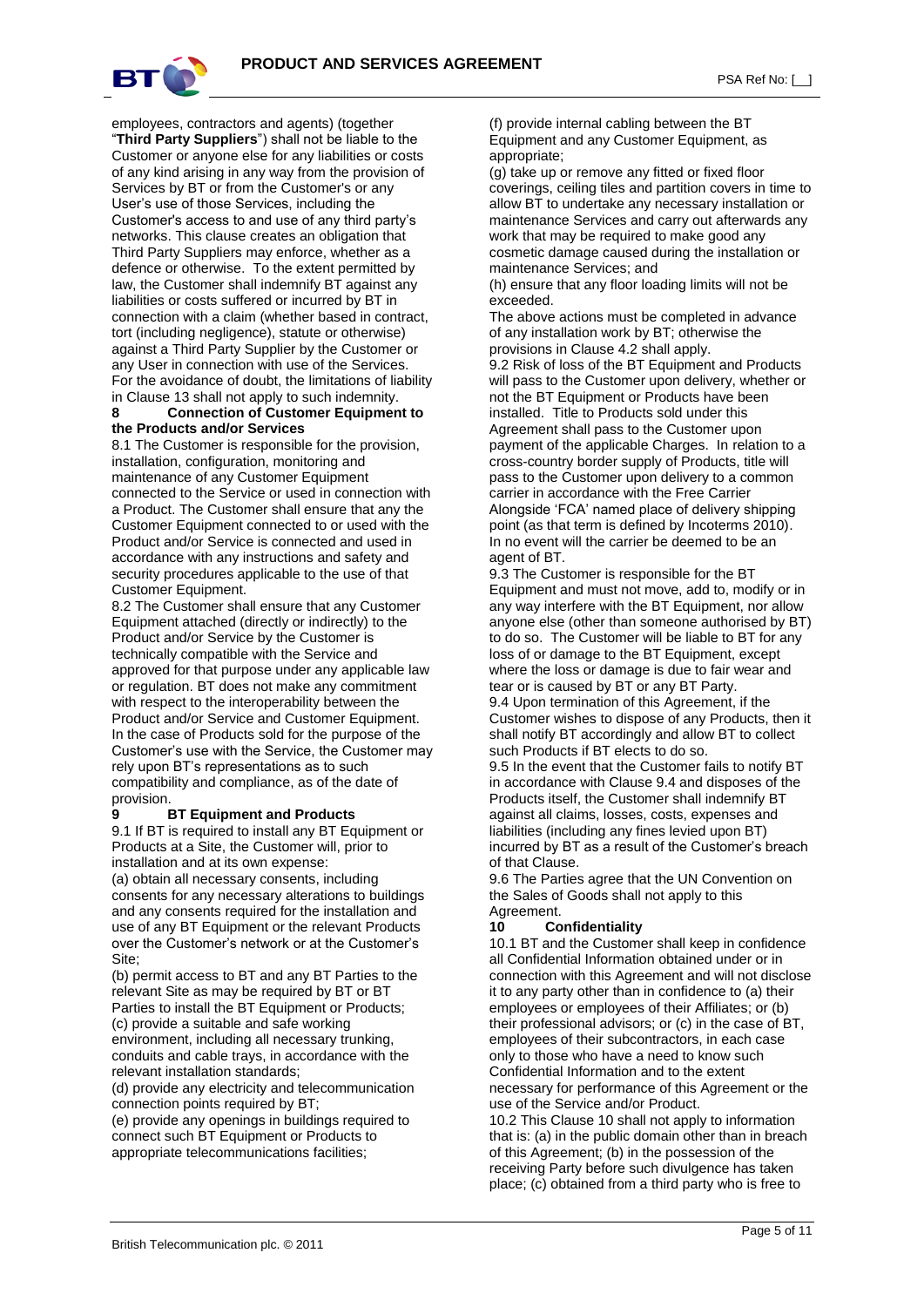

divulge the same; or (d) developed by the receiving party independently of and without access to Confidential Information obtained under this Agreement.

10.3 If either BT or the Customer receives a demand from a lawful authority, regulatory authority or court to disclose any Confidential Information provided to it by the other, it may comply with such demand if it has (a) satisfied itself that the demand is lawful; (b) where possible, given the other party the maximum written notice permissible under the demand in which to make representations; and (c) marked the required information as the Confidential Information of the other party.

10.4 The receiving Party must, for a period of three (3) years following the termination of this Agreement, comply with this Clause 10 with respect

to Confidential Information it receives under this Agreement. 10.5 The receiving Party shall return or destroy any

Confidential Information upon the request of the disclosing Party.

10.6 The Parties acknowledge that a violation of this Clause 10 may cause irreparable harm to the disclosing Party, for which monetary damages would be inadequate, and injunctive relief may be sought for a breach of this Clause 10.

#### **11 Intellectual Property Rights**

11.1 All IPR of either Party either pre-existing or created by either Party during or arising from the performance of this Agreement shall remain the absolute property of that Party or its licensors. 11.2 Without prejudice to any open source software licence terms, which terms shall apply independent of this licence grant,

(a) BT grants the Customer a non-transferable and non-exclusive licence to use in object code form, all Software and associated documentation that may be supplied by BT, subject to the Customer's compliance with the Agreement, any third party terms and conditions that apply to the use of the Software, and associated documentation, solely as necessary for receipt or usage of the Products or Services; and

(b) The Customer undertakes not to copy, decompile or modify or reverse engineer any Software or knowingly allow or permit anyone else to do so, except as expressly permitted by BT in writing or otherwise provided at law.

11.3 The term of any licence granted by BT under Clause 11.2 is coterminous with the term for the Service with which the Software is associated or in relation to which any Product is supplied.

11.4 Excluding any open source Software that may be made available by BT to the Customer in connection with the delivery of the Services, BT will indemnify the Customer against all third party claims and proceedings arising from infringement of any third party's IPR by the Customer's receipt of any Services only to the extent that the Customer promptly notifies BT in writing of any such claim, that BT is given immediate and complete control of any such claim, that the Customer does not make any public statements related to the claim or in any way prejudice BT's defence of such claim, and that the Customer gives BT all reasonable assistance with such claim. All costs incurred or recovered in

such negotiations, litigation, and settlements shall be for BT's account.

11.5 The indemnity set out in Clause 11.4 shall not apply to claims or proceedings arising from: (a) use of any BT Equipment, Products, Services or any Software in conjunction or combination with other equipment or software or any other service not supplied by BT; (b) any unauthorised alteration or modification of the Service, Product or any Software; (c) Content, designs or specifications supplied by or on behalf of The Customer; or (d) use of the Service, any Product or any Software other than in accordance with this Agreement. 11.6 The Customer will indemnify and hold BT harmless against all such claims, losses, costs and liabilities arising from the matters set out in Clause 11.5 (a), (b), (c) and (d) above that are attributable to the Customer or its agents or Users and will, immediately upon notification of any such claim by BT, cease any activity that gave rise to the claim. 11.7 If any Product or Service becomes, or BT believes it is likely to become, the subject of a claim of infringement of any IPR as referred to in Clause 11.4, BT, at its option and expense, may: (a) secure for the Customer a right of continued use; or (b) modify or replace the Product or Service so that it is no longer infringing, provided that such modification or replacement shall not materially affect the performance of the Product or Service. 11.8 The indemnity in Clause 11.4 sets out the

Customer's sole and exclusive remedy for claims of infringement of intellectual property rights. **12 Termination of Service and the** 

# **Agreement**

12.1 Subject to any Minimum Period of Service that may apply and unless otherwise specified in a Schedule or Order, either Party may terminate any Service at any time by giving ninety (90) days' written notice to the other; provided, however, that where the Customer exercises its rights under this Clause 12.1, the Customer shall be liable for payment to BT of any outstanding Charges and any applicable termination Charges as set out in the applicable Schedule or Order.

12.2 Termination of any individual Service or Order will not affect the Parties' rights and obligations with regard to any other Service or Order.

12.3 Either Party may immediately by notice terminate any affected Order(s) if one of the following events occurs: (a) the other Party commits a material breach and has failed to rectify the breach within thirty (30) days after the terminating Party has given its notice of default;

(b) an event as set out in Clause 14 prevents the performance of the whole or a substantial part of the other Party's obligations in relation to that Service or Product for a continuous period of thirty (30) days after the date on which it should have been performed;

(c) any governmental or regulatory authority with competence and/or jurisdiction over the Parties decides that the provision of the relevant Service or Product under this Agreement is contrary to existing laws, rules or regulations or any decision, law or other official governmental order makes the provision of the Products or Service illegal. In such case no damages shall be due;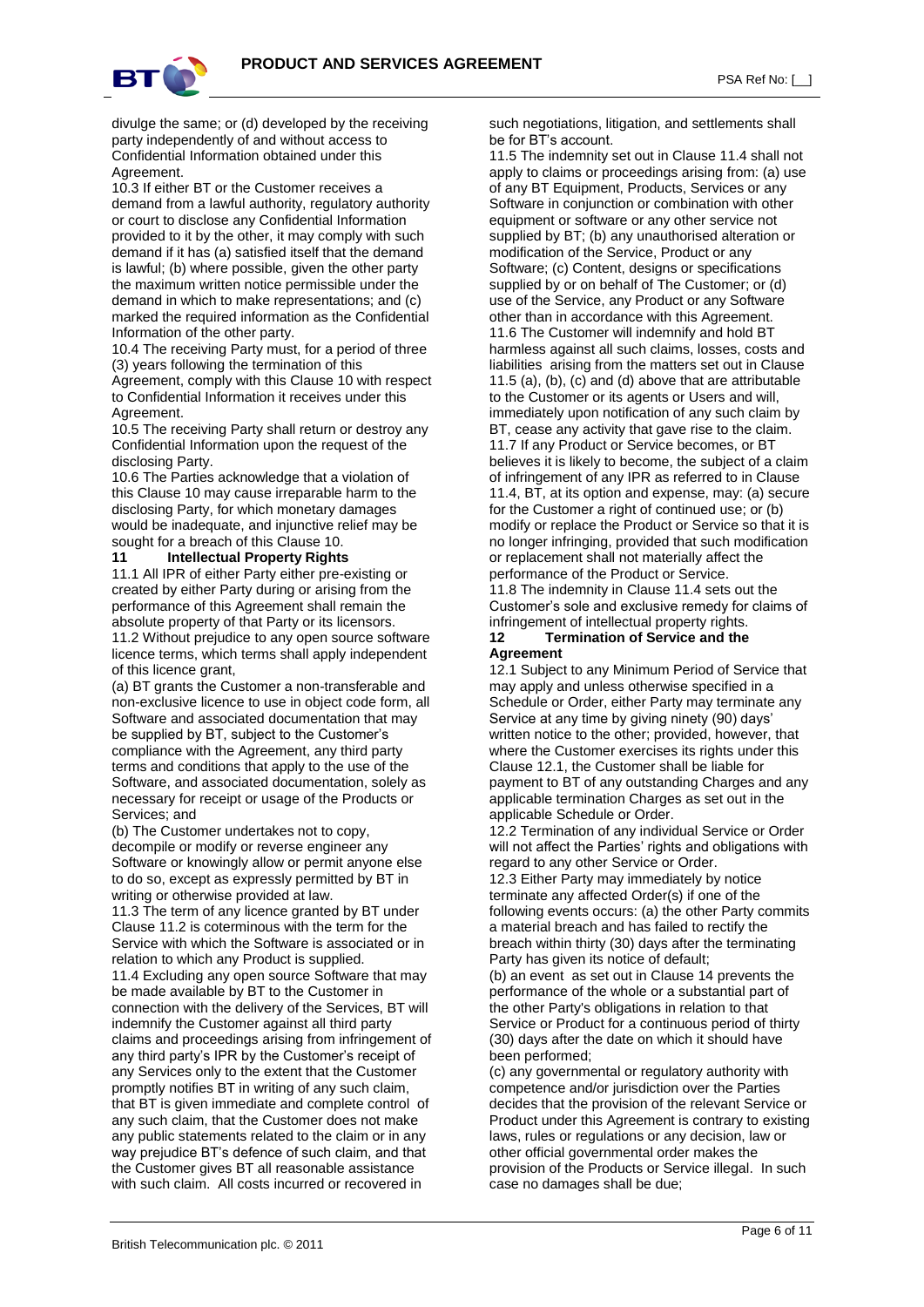

(d) any of the authorisations or regulatory formalities required was or is not obtained, is withdrawn or is no longer valid for whatever reason; or

12.4 A party may immediately by notice terminate this Agreement if the other Party is the subject of a bankruptcy order, or becomes insolvent, or makes any arrangement or composition with or assignment for the benefit of its creditors, or if any of its assets are the subject of any form of seizure, or goes into liquidation, either voluntary (otherwise than for reconstruction or amalgamation) or compulsory or if a receiver or administrator is appointed over its assets (or the equivalent of any such event in the jurisdiction of such other Party).

12.5 Upon termination of this Agreement for any reason other than for cause, all Orders that have been executed prior to the date of termination shall remain unaffected and continue in full force and effect until termination or expiry of each Order in accordance with the terms of that Order.

12.6 Upon termination of this Agreement (including any affected Order executed under it): (a) the rights of the Parties accrued up to the date of such termination shall remain unaffected; and (b) The Customer shall co-operate fully with BT to recover any BT Equipment.

12.7 In the event of termination of this Agreement or any Order by BT for cause, BT shall be entitled to all termination Charges from the Customer as if the Customer had terminated for convenience at that point in time, as set out in the applicable Schedule(s or Order(s).

#### **13 Limitation of Liability**

13.1 Neither Party excludes or restricts in any way its liability for death or personal injury resulting from its own negligence or the negligence of its employees or agents acting in the course of their employment or agency or for fraudulent misrepresentation.

13.2 Subject to Clause 13.1, neither Party shall be liable to the other, whether in contract, tort, under statute or otherwise howsoever arising under or in connection with this Agreement (including in each case negligence): (a) any loss of profits, business, contracts, anticipated savings, reputation, opportunity, goodwill (including pecuniary losses arising from loss of goodwill), or revenue; (b) any loss incurred as a result of business interruption, expenditure of time by personnel or wasted expenditure; (c) any loss or corruption or destruction of data; (d) any special, indirect or consequential loss or damage whatsoever; and/or (e) any loss arising from the transmission of viruses, in all cases set out in this Clause 13.2, whether or not that Party was advised in advance of the possibility of such loss or damage.

13.3 Subject to any other limitations of liability that are set out in the relevant Schedule, if a Party is in breach of any obligations hereunder, or if any other liability however arising, whether deliberate or unintentional (including liability for negligence or breach of statutory duty) arises in connection with an Order or with these General Terms and Conditions, then, subject to Clauses 13.1 and 13.2 of this Agreement, such Party's liability to the other Party shall be limited to USD100,000 for any one

event or series of connected events and to USD200,000 for all events (connected or unconnected) in any period of twelve (12) consecutive months; provided, however, that any remedies contained in any Service Level Agreement shall be the sole and exclusive remedies for any failure to meet the performance obligations under that Service Level Agreement. 13.4 BT shall implement reasonable precautions to prevent any unauthorized access by third parties to any part of the telecommunications network used to provide the Services to the Customer, but BT shall not be liable for any loss or damage sustained by the Customer in the event of any unauthorized access in spite of BT's reasonable precautions. **14 Force Majeure: Matters Beyond the** 

# **Reasonable Control of Either Party**

14.1 Neither Party shall be liable for failure or delay in the performance of its obligations caused by or resulting from force majeure, which shall include, but not be limited to, events that are unpredictable, unforeseeable or irresistible, such as any extremely severe weather, flood, landslide, earthquake, storm, lightning, fire, subsidence, epidemic, acts of terrorism, biological warfare, outbreak of military hostilities (whether or not war is declared), riot, explosions, strikes or other labour unrest, civil disturbance, sabotage, expropriation by governmental authorities and any other act or any event that is outside the reasonable control of the concerned Party.

14.2 BT will have no liability to the Customer for failure to supply the Service or a Product if (a) a third person is unable or refuses to supply or delays supplying a service or product to BT and there is no alternative available to BT at reasonable cost; or (b) BT is prevented by legal or regulatory restrictions from supplying the Service or a Product.

#### **15 Dispute Resolution**

The Parties will use all reasonable efforts to amicably resolve any dispute. The Parties will, at a minimum, use the following the procedure in the event a dispute arises with respect to any aspect of this Agreement. Upon written notification by one Party to the other that a dispute exists, working level managers of the respective Parties will attempt in good faith to work out a resolution within thirty (30) days following the day of written notification of a dispute. If an agreement cannot be reached by the end of the aforementioned period, the Parties shall prepare a document containing information that is designed to assist resolution of the dispute containing what has been agreed and what remains in dispute between them. No later than two weeks thereafter, or at some other time as mutually agreed by the Parties, representatives of the Parties at Vice President level or above shall meet to further attempt to resolve the matter or to agree on a course of action to resolve the matter. Such course of action may include use of formal dispute resolution processes, including but not limited to non-binding mediation or binding or non-binding arbitration. In the event that the Parties are unable to resolve the matter or agree on a course of action at this executive level within thirty (30) days, either Party shall have the right to pursue legal or equitable remedies as it sees fit. Nothing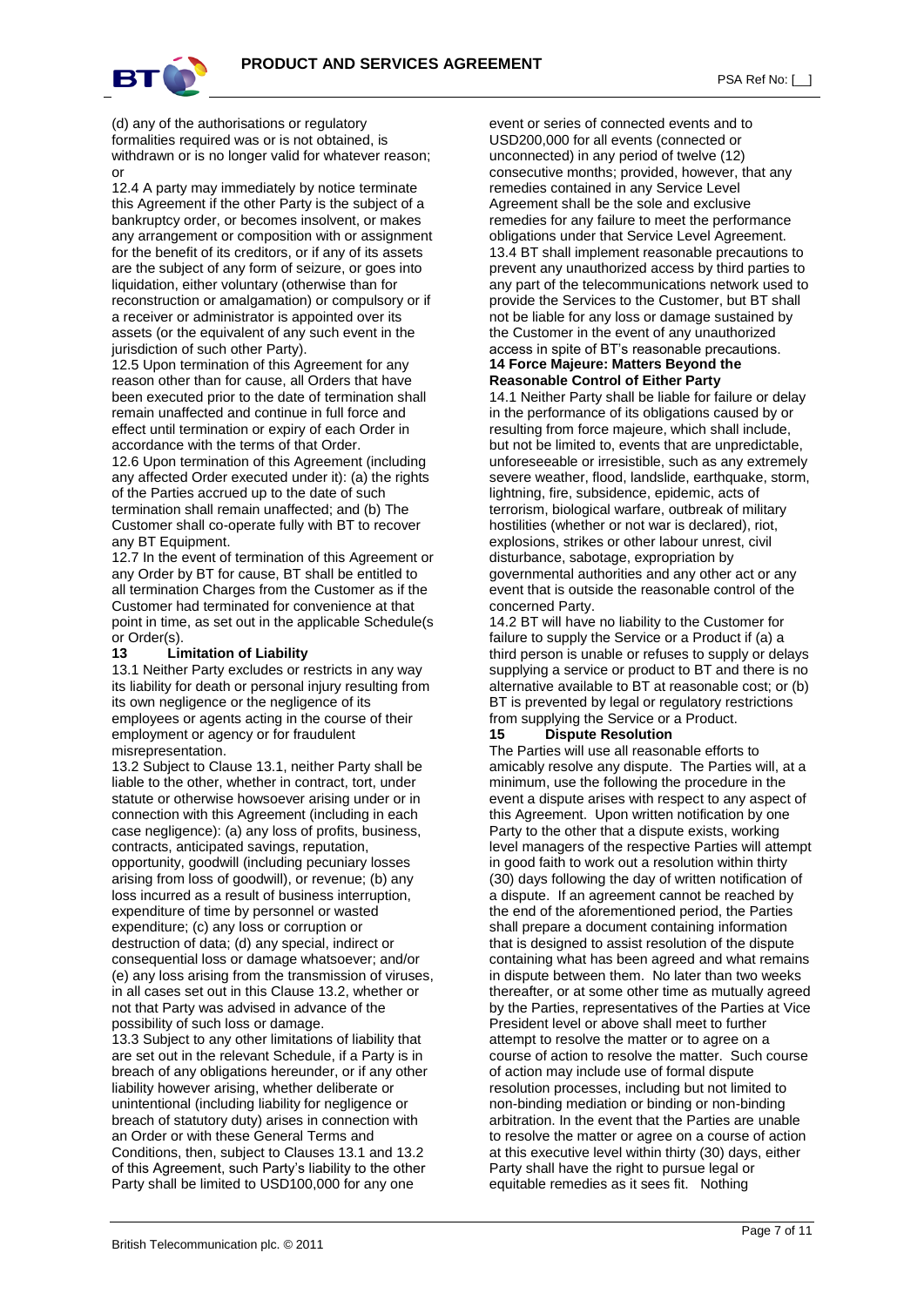

contained herein shall preclude either Party from seeking equitable relief at any time in a court having jurisdiction under the terms of this Agreement in the event that a risk of imminent harm to that Party exists and no appropriate remedy for such harm exists under the Agreement.

#### **16 Notices**

16.1 Except for notices given in accordance with Clause 3.5, all notices given under this Agreement shall be in writing, in the English language, unless the Parties agree otherwise or local law and regulations provide otherwise, and shall be sent by prepaid post, facsimile or by electronic mail to: (a) the other Party to an Order at the address; fax number or email address set out on the Order; (b) the other Party to these General Terms and Conditions at the address; fax number or email address set out on the cover page; or (c) either the Party or any other addressee at any other address that a Party has given to the other for that purpose. 16.2 Notices given under this Agreement are deemed to be given by the sender and received by the addressee: (a) if sent by prepaid post, three (3) Business Days from and including the date of postage; or (b) if sent by facsimile, when transmitted to the addressee; but if transmission is on a day that is not a Business Day or after 4 pm in the addressee's time zone, it is deemed to be duly given and received on the next Business Day; or (c) if sent by electronic mail, when sent to the addressee.

#### **17 Assignment/Subcontracting**

17.1 Either Party reserves the right to assign all or part of this Agreement at any time to any Affiliate, subject to providing the other Party prior written notice of such assignment. Any assignment to a party other than an Affiliate requires the prior written agreement of the other Party.

17.2 This Agreement will be binding on, and inure to the benefit of, the Parties and their successors and permitted assigns.

17.3 BT may subcontract the performance of any of its obligations under this Agreement, but without relieving BT from any of its obligations to the Customer. The Customer agrees and understands that it may need to interact directly with such BT Party for ordering, provisioning or maintaining the Products or Service as directed by BT.

17.4 The Parties acknowledge and agree that the BT Affiliates and Customer Affiliates may agree to enter into Schedules or Orders under this PSA for the provision of Products and/or Services in any country or region outside of India, and that in all such cases, upon execution of that Schedule or Order: (a) the provision of that Product and/or Service shall be deemed subcontracted by BT to that BT Affiliate, (b) the Parties shall have been deemed to have assigned the benefit received under this Agreement to their respective Affiliates in accordance with clause 17.1, and (c) the Parties are the only persons who may enforce any and all rights arising out of or in connection with this Agreement and shall have sole conduct of all claims and/or proceedings involving any of their respective Affiliates.

17.5 In respect of the provision of Service in the United States of America the following additional provisions will apply: (a) the Customer agrees that on signature of this Agreement the part of this Agreement relating to Service in the United States of America is assigned to BT Americas Inc; and (b) the Customer acknowledges that any claims or disputes relating to this Agreement, including any part of the Service assigned must be made against BT.

#### **18 Governing Law and Jurisdiction**

Unless otherwise agreed in writing, this Agreement and any claims or disputes arising out of, relating to or in connection with it, shall be governed by the laws of India. The Courts of New Delhi, India and their appellate courts shall have exclusive jurisdiction to determine any dispute arising out of or in connection with this Agreement to which the Parties irrevocably submit.

#### **19 Miscellaneous Provisions**

**19.1 Publicity:** Neither Party may publish or use any advertising, sales promotions, press releases, announcements, or other publicity that relates to this Agreement or that uses the trademark, service mark, trade name, logo or other indicia of origin of the other Party or its Affiliates in connection with this Agreement or any Products or Services provided under this Agreement, without the prior written approval of the other Party which shall not unreasonably be withheld.

**19.2 Customer Satisfaction Surveys**: Each Party agrees to co-operate with the reasonable requirements of the other Party in relation to customer satisfaction surveys organised by or on behalf of that Party.

# **19.3 Data:**

#### 19.3.1 *Data*

'Customer Data' means any data provided or made available by the Customer to BT under or in accordance with this Agreement. The following terms have the meanings given in the Data Protection Directive (95/46/EC): 'personal data', 'processing', 'data subject', 'data controller' and 'data processor'. The following terms shall have the meanings given in the Information Technology(Reasonable Security Practices and Procedures and Sensitive Personal Data or Information) Rules 2011 issued pursuant to section 43A of the Information Technology Act 2000: 'Personal Information' and 'Sensitive Personal Data or Information'.

## 19.3.2 *Customer Data*

Notwithstanding any other provision in this Agreement, the Customer agrees that, for BT to provide the Services and/or Products, Customer Data may be: (a) held on a variety of systems, networks and facilities worldwide including systems and databases used by BT help desks, service desks and/or network management centres used for providing the Service and/or the Products and/or used for billing, sales, technical, commercial and/or procurement purposes; (b) located, hosted, managed, accessed or transferred worldwide;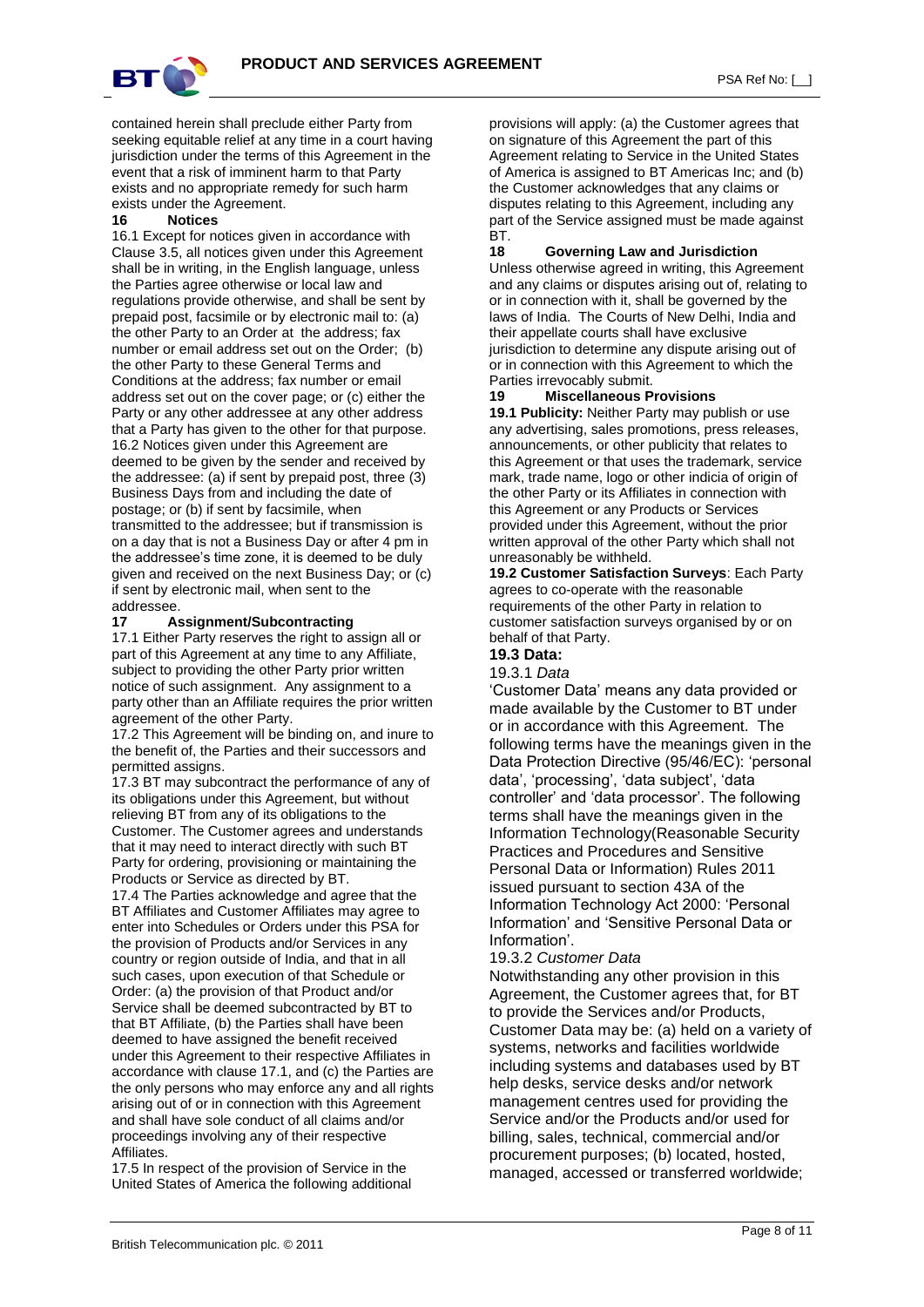



and (c) provided or transferred by BT to any Affiliate, subcontractor or supplier worldwide to the extent necessary to allow that Affiliate, subcontractor or supplier to perform its obligations in respect of the Service and/or the **Products** 

19.3.3 *Customer Personal Data* (a) The Customer shall notify to BT what personal data,Personal Information, Sensitive Personal Data or Information if any, is included in the Customer Data ('Customer Personal Data') and the Customer will provide BT with reasonable written instructions in accordance with clause 16 as to the manner and purpose of the processing by BT to the extent strictly required for the provision of the Services. Any such instructions shall require an amendment in accordance with clause 19.16.

(b) The Customer will be the data controller and BT will be the data processor in relation to any processing of Customer Personal Data. (c) Each Party shall comply with any data protection laws applicable to it in its processing of Customer Personal Data under or by virtue of this Agreement.

(d) BT will only process Customer Personal Data to the extent necessary to provide the Services and/or Products in accordance with this Agreement and will: (i) implement and maintain measures, in accordance with its security policies as amended from time to time, to protect Customer Personal Data against accidental or unlawful destruction or accidental loss, alteration, unauthorised disclosure or access; and (ii) transfer Customer Personal Data outside of the EEA, including to Affiliates, subcontractors or suppliers where required to provide the Services.

(e) The Customer shall provide sufficient notice and obtain sufficient consent and authorisation, under any applicable laws, from any relevant data subject to permit the processing of any Customer Personal Data by BT, its respective Affiliates, subcontractors or suppliers as provided for in this Agreement. (f) The Customer agrees that BT, to the extent permitted by law, will not be liable for any complaint, claim or action brought by a data subject arising from any action or omission by BT to the extent that such action or omission: (i) resulted from any failure by the Customer to comply with this Clause 19.3; or resulted from BT complying with any instructions of Customer or acting on behalf of the Customer in accordance with those instructions, and the Customer shall indemnify, hold harmless and defend BT from and against any such claims or actions brought against BT. For the

avoidance of doubt, the limitations of liability in Clause 13 shall not apply to any breach by the Customer of its obligations under this section 19.3. **19.4 Legal and Regulatory Compliance:**  19.4.1 Each Party will comply with all laws and regulations that apply to its activities under this Agreement, including any that apply to the Products and Services provided under this Agreement. **19.5 Anti-Corruption and Bribery Act** 

# **Compliance:**

In connection with any actions or activities associated with this Agreement or in connection with the relationship between the Parties, neither Party shall engage in any unlawful trade practices or any other practices that are in violation of the U.S. Foreign Corrupt Practices Act, the U.K. Bribery Act of 2010, or any other law that prohibits bribery or similar activity. Each Party shall ensure that neither it nor its Affiliates, subcontractors and agents: either directly or indirectly, seek, receive, accept, give, offer, agree or promise to give any money, facilitation payment, or other thing of value from or to anyone (including but not limited to government or corporate officials or agents) as an improper inducement or reward for or otherwise on account of favourable action or forbearance from action or the exercise of influence; or fail to establish appropriate safeguards to protect against such prohibited actions. Each Party shall, upon request from the other Party, provide evidence of the steps being taken to avoid prohibited actions, including the establishment of policies, practices, and/or business controls with respect to these laws. To the extent permitted by the relevant authority, each Party shall promptly inform the other Party of any official investigation with regard to alleged breaches of the above laws that are related in any way to this Agreement.

19.6 Export Control: The Parties acknowledge that Products, Software, and technical information (including, but not limited to, service, technical assistance and training) provided under this Agreement may be subject to export laws and regulations of other countries, and any use or transfer of the such Products, Software, and technical information must be in compliance with all applicable regulations and international trade sanctions. The Parties will not use, distribute, transfer, or transmit the Products, Software, or technical information (even if incorporated into other products) except in compliance with all applicable export regulations and trade sanctions. If requested by either Party, the other Party also agrees to sign written assurances and other export-related documents as may be required to comply with all applicable export regulations.

19.7 UK Regulatory Compliance: Where Regulated Service(s) are to be provided within the UK under this Agreement, the terms and conditions and prices for Regulated Service are published on BT's website at www.bt.com and may be amended by BT from time to time. For the avoidance of doubt, the terms and conditions and prices published on BT's website for Regulated Service, and any amendments thereto, shall govern the provision of Regulated Service to the exclusion of all other terms and conditions and prices in this Agreement.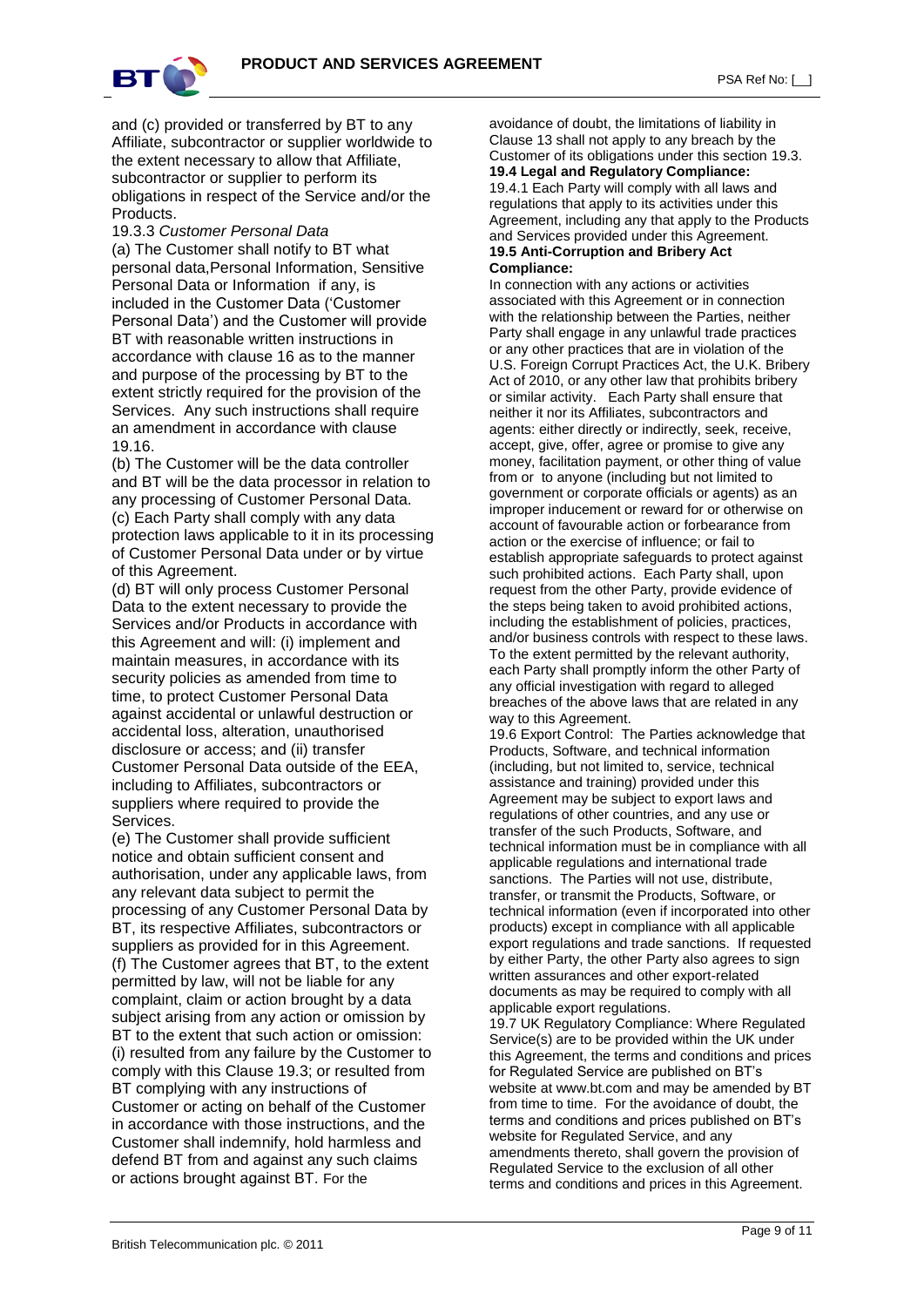

If BT is required in order to comply with law or regulation to modify the Service or amend the terms and conditions or prices, BT reserves the right to do so and notify the Customer as soon as possible of any such modification and any terms and conditions (including Charges) associated with such modification, except in the case of Regulated Service where any such changes will be published as set out in this clause. If a legal or regulatory intervention or ruling of any sort prevents the accomplishment of the purpose of this Agreement, the Customer and BT shall immediately commence good faith negotiations to explore whether a similar economic effect can be obtained consistent with the applicable legal or regulatory requirements. The delay or failure by BT to perform any of its obligations under this Agreement that is caused by or materially contributed to by a restriction of a legal or regulatory nature that affects, wholly or partly, the provision of the Service, shall not constitute a breach of this Agreement.

**19.8 Non-UK Regulatory Compliance:** Where Regulated Service(s) are to be provided outside of the UK under this Agreement, the Parties shall comply with the terms and conditions and prices, if applicable, of any applicable tariffs, regulations, or statutes. In the event of changes to such tariffs, regulations, or statutes during the term of any Order for such Regulated Services, such changes shall be effective pursuant to their terms. If a legal or regulatory intervention or ruling of any sort prevents the continued provision of any Regulated Service or materially changes the Regulated Service so that it is no longer consistent with the purpose of this Agreement, BT shall promptly commence good faith discussions with the Customer on any alternative Service or on any appropriate migration away from that Regulated Service so as to minimize any disruption to the Customer.

19.9 Where BT acts as Customer's Agent for Third Party Service: It may be necessary in certain jurisdictions, including for regulatory, licensing or tax reasons, for the Customer to obtain the Service, or part of the Service, directly from a third party service provider under a separate agreement. Where BT manages such agreement on behalf of the Customer, it will only do so as an agent of the Customer whereby BT's responsibility will be limited to performance of the specific obligations as set out in the applicable Schedule, and BT will not assume any liability under such agreement.

**19.10 Capacity**: Each Party warrants that it has the necessary rights, licences and permissions to enter into and perform its obligations under this Agreement.

**19.11 Sales of Goods:** The Parties agree that the UN Convention on the Sales of Goods shall not apply to this Agreement.

**19.12 Inducement:** The Parties acknowledge and agree that they have not been induced to enter into this Agreement by any representation, warranty or other assurance not expressly incorporated into the agreement, except that nothing in this clause shall limit or exclude any liability for fraud.

**19.13 No Waiver:** Except as otherwise specifically provided in this Agreement, no failure to exercise, or delay in exercising, any right, power or privilege

set out in this Agreement will operate as a waiver of any right, power or privilege.

**19.14 Severance:** If any provision of this Agreement is held to be invalid or unenforceable, it will be severed from this Agreement, the remaining provisions will remain in full force and effect, and the Parties will use reasonable endeavours to promptly negotiate a replacement in good faith. **19.15 Survival of Obligations:** The Parties' rights and obligations, whose nature is such that they should continue beyond the termination of this Agreement, shall survive termination of this Agreement.

**19.16 Entire Agreement:** This Agreement supersedes all prior oral or written understandings and/or representations between the Parties (unless specifically incorporated into this Agreement) and constitutes the entire agreement with respect to its subject matter. This Agreement may not be amended, modified or supplemented except by a document in writing signed by authorised representatives of both Parties executing these General Terms and Conditions. The Parties to a Schedule or an Order may amend, modify or supplement the terms of that Order by a document in writing executed by authorised representatives of both Parties to that Order.